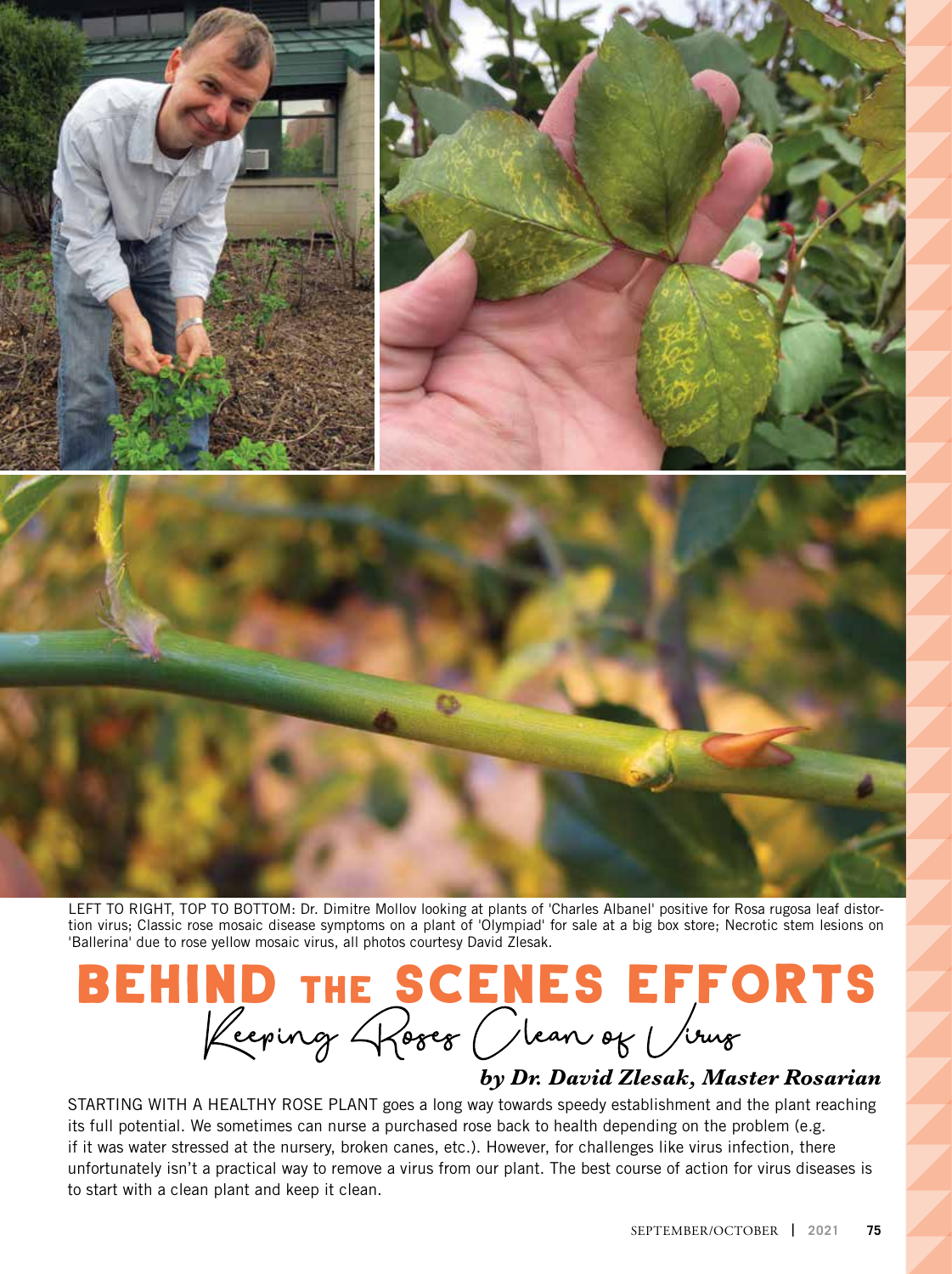

There are more than 25 viruses that have been documented to infect roses. Viruses infect all life forms including animals, plants, bacteria, and fungi. They are relatively simple in structure. They have a protein coat and inside the coat one of two forms of nucleic acid (RNA or DNA). Genes found in the nucleic acid sequence code for things such as making more of the unique protein coat, an enzyme to replicate the nucleic acid, and sometimes movement proteins that help virus particles efficiently move from one cell to the next.

Viruses use their host cell's machinery to multiply themselves since they are so small and lack the infrastructure to do so on their own. Plants have some defense mechanisms to limit the replication of viruses, but not an immune system like us. In some situations virus replication can become so prominent that the cells cannot complete their own functions adequately and become damaged beyond repair. Areas of particularly damaged cells can show up as yellow or dark regions on our rose leaves and stems.

Depending on the specific virus, there are different means by which they typically spread to a new plant. For instance, some viruses are more easily transmitted by a particular insect or mite depending

TOP TO BOTTOM: 'Therese Bugnet' leaf with disrupted expansion from Rosa rugosa leaf distortion virus; Classic rose mosaic disease symptoms on a plant of 'Olympiad' for sale at a big box store, photos David Zlesak. BELOW AND OPPOSITE: Roses in the new Brooks South clean rose block; photos courtesy Regents of the University of CA.

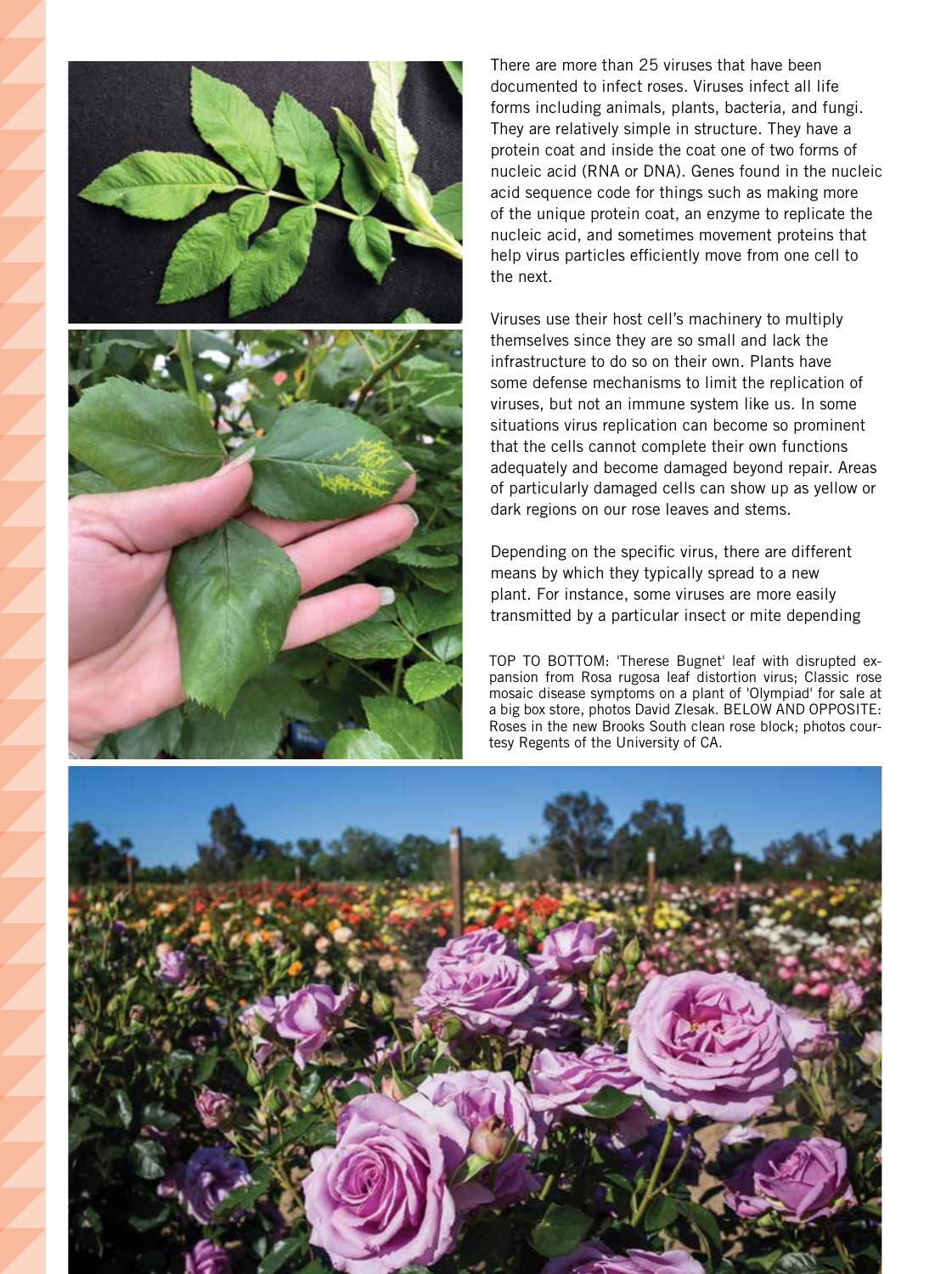on the feeding pattern of the animal and the type of tissue the virus typically is most concentrated in the plant. Thankfully many common rose viruses are seldom transmitted by insects or pruning tools and are primarily transmitted during propagation by grafting. Grafttransmittable viruses can also spread in our garden over time through underground root grafts between adjacent plants. It's the primarily graft-transmittable viruses that we can have the greatest success limiting in roses with careful attention to propagation practices in production.

Although most viruses aren't lethal (key exception is rose rosette virus which leads to rose rosette disease), they can weaken plants and magnify the effects of other stressors like harsh winters. Since viruses are systemic and move throughout a plant, a challenge is that when cuttings or budwood are used from an infected plant, the new plants are also infected. Reputable nurseries want to sell clean plants to help their customers be as successful as possible and also improve their production efficiency to support their bottom line. For instance, lower propagation success rates and smaller plants at the end of



the production cycle have been documented for roses infected with rose mosiac disease (RMD).

The primary way rose viruses have traditionally been spread in the US (like RMD which includes prunus necrotic ringspot virus and apple mosaic virus) has been through budding (bud grafting). Nurseries typically line out hardwood cuttings of rootstock directly in the field late in the season. Cuttings root over the winter and by late spring/early summer the rootstocks are growing vigorously and are ready to be budded (a single bud of a desired cultivar is surgically nestled into the stem of the rootstock). If the bud is

infected with virus, the virus can move from the bud into the rootstock. After the first growing season, the top of the rootstock is cut off to force all of the stem growth out of the desired cultivar the second season. To save resources, nurseries frequently use the prunings of the rootstock tops they cut off as material for hardwood cuttings for the next generation of rootstock. Compared to having a separate field for growing clean rootstock solely for harvesting cuttings, this practice saves field space. The virusinfected rootstock cuttings can transmit virus in the next propagation cycle to whatever cultivar is budded onto it the following year. As growers keep harvesting rootstock cuttings and more budwood off of their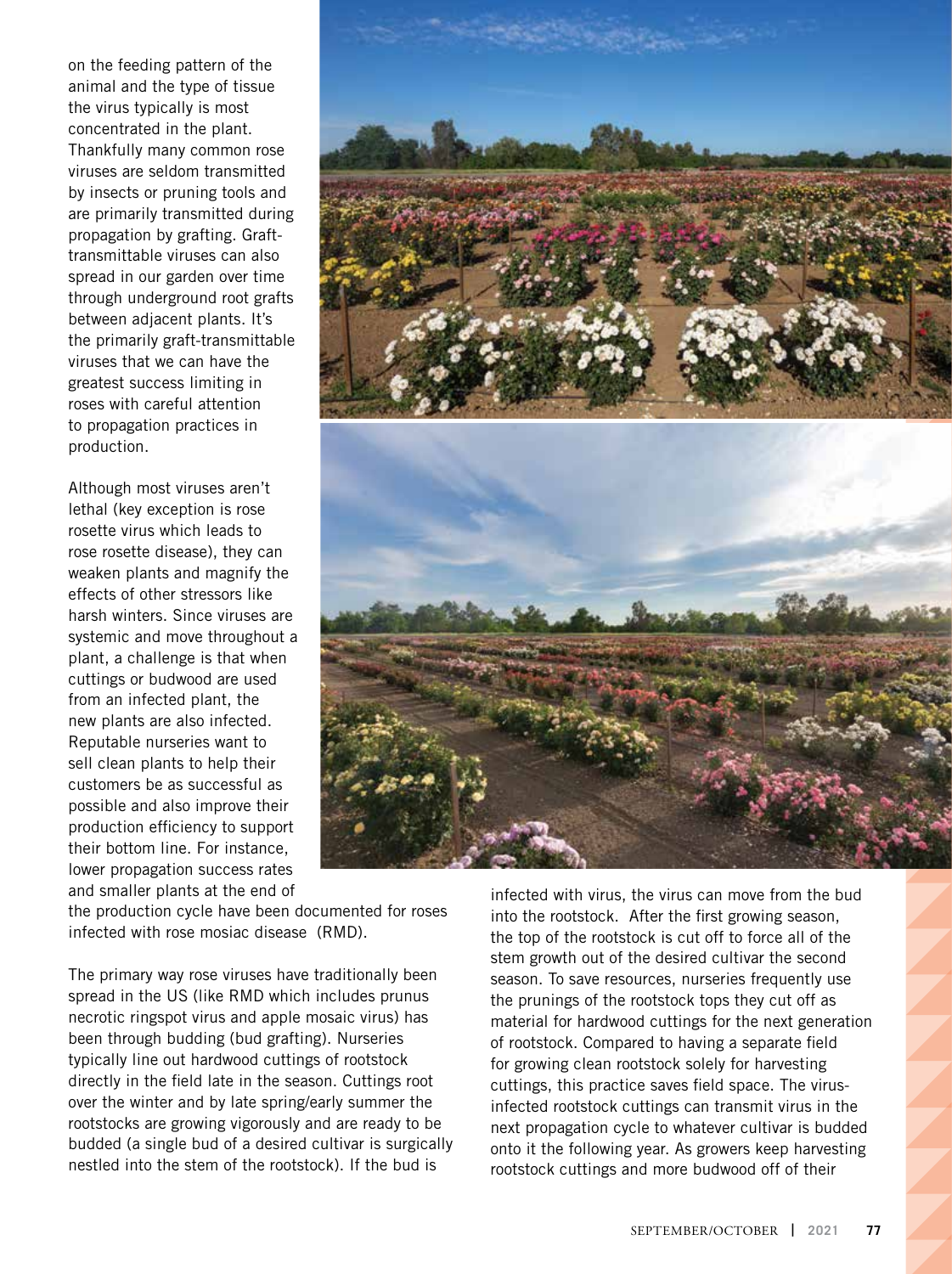own production fields, over time virus can spread throughout their fields. With many newer cultivars being grown own-root versus grafted, this should help tremendously in slowing the spread of many viruses.

## THE CLEAN ROSE PROGRAM AT FOUNDATION PLANT SERVICES

In the 1960s Dr. George Nyland, a plant pathologist that loved roses, began the rose clean plant program at Foundation Plant Services (FPS; part of UC-Davis). His efforts and the efforts of those that came after him at FPS have had a huge impact limiting the amount of virus-infected roses entering the marketplace. As resources allowed, Dr. Nyland and colleagues worked to test popular rose varieties for the key rose viruses known at the time. Testing has traditionally been done by a process called virus indexing and is not equivalent with the term "virus-free." When we see "virus-free" in a catalog it should be a red flag since it is hard to prove and pretentious.

Each kind of virus has unique properties to its protein coat and nucleic acid sequence. Indexing allows one to search specifically for a unique feature of the virus' protein coat or nucleic acid to learn if the specific virus is present or absent. There is a test

RIGHT: Prepared budwood from FPS ready to ship; BELOW: Walk-in growth chamber with controlled temperature and lighting for plant tissue culture, photos courtesy Regents of the University of CA.

called enzyme-linked immunosorbent assay (ELISA) that uses antibodies and can test for a unique protein, and traditionally polymerase chain reaction (PCR) is used to test for unique patterns in nucleic acids. For virus indexing, one can only find what one is looking for. There may be another virus present, but without the proper tools to specifically test for the unique features of that virus, we wouldn't be able to detect it. Therefore, there may be additional viruses in our sample that what is routinely tested for. When companies market their plants as "virus-indexed", they should be able to tell us which viruses they had indexed when we ask.

FPS is committed to have their clean rose collection as clean as possible (it is the largest clean rose collection in the world). Therefore, they are concerned



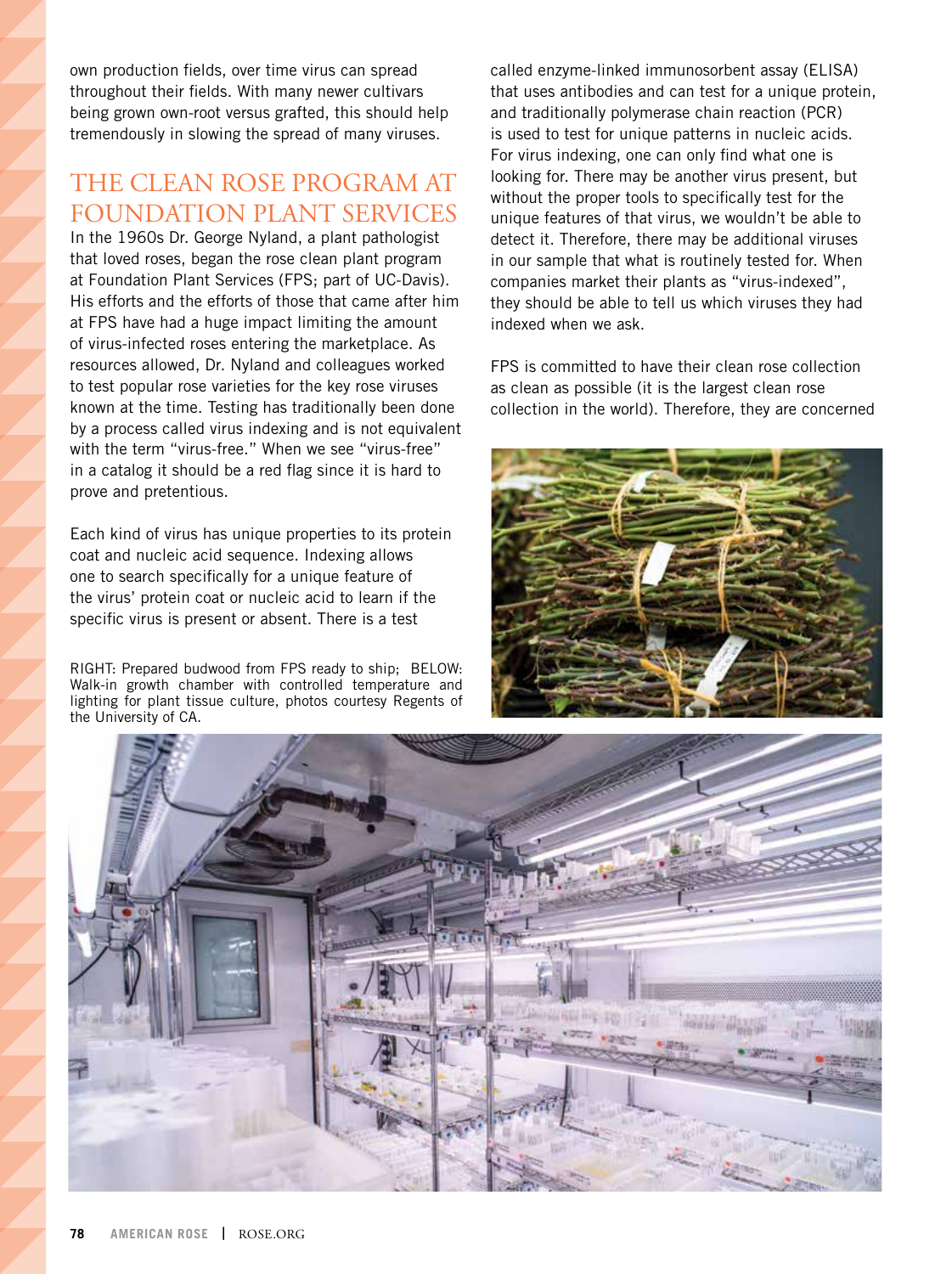about the possibility of additional viruses that may be present and are not among those being indexed. To help protect their collection, before entering all roses have had to not only pass the laboratory tests for key viruses of concern using ELISA and/or PCR tests, but also two biological tests. Buds of the plants in question are grafted onto both *Rosa multiflora* 'Burr' and 'Shirofugen' cherry. Although rose and cherry are not graft compatible for the long term, within just a few weeks if there is virus present, the cherry tends to produce a lot of gummy sap and discoloration at the graft site. *Rosa multiflora* 'Burr' tends to readily show symptoms of virus infection. The *R. multiflora*  'Burr' plants are budded in the field and observed for two seasons (the rootstock above the graft is not fully removed in order to observe its foliage and stems for virus symptoms). If plants of a rose cultivar pass all



the tests, the rose cultivar can enter the isolated clean rose collection (aka rose stock block). Plants within this collection are periodically retested with laboratory tests to make sure they aren't inadvertently reinfected. The clean rose collection is isolated far from other roses to help those plants remain clean.

Budwood and cuttings from the clean rose collection at FPS are available for sale (currently 813 cultivars and eight rootstocks are available on the website). A minimum of five stems per cultivar (\$1 per stem) are required (rootstocks are cheaper) and the minimum order is \$100. Commercial nurseries start with a limited amount of clean propagation material from FPS and carefully multiply it up at their facilities being as clean as possible. Eventually from those plants they generate enough propagation material to meet their full production needs. Some commercial growers reorder clean material of rose cultivars on a routine basis (typically starting with fresh material from FPS every few years) to be proactive.

In the unfortunate situation when no individual plant of an important cultivar tests clean, attempts are made to generate a clean plant of it through relatively slow and tedious means. Dr. Nyland used heat therapy for this task. Infected plants were grown under high

LEFT: Growing point of a rose stem exposed and ready to be excised for tissue culture; BELOW: Different stages of development of isolated shoot tips in tissue culture, photos courtesy Regents of the University of CA.

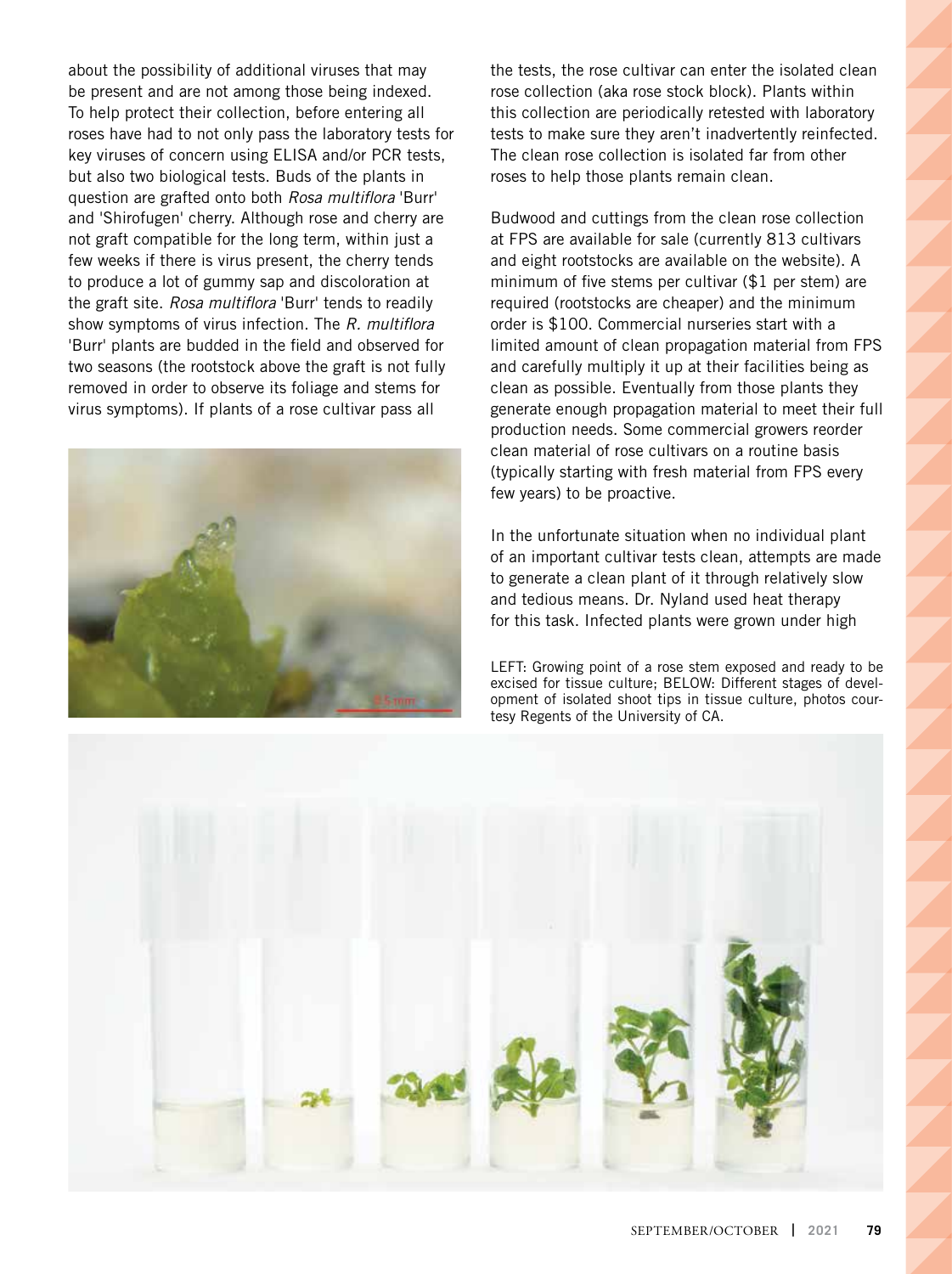

heat (continually at  $\sim$ 100F for multiple weeks) to reduce virus concentration. High heat stressed the plants, but theoretically stressed viruses more. Buds with as little extra material as possible were isolated from the heat-treated plants and budded onto clean rootstock. When the resulting plants matured and were indexed, periodically Dr. Nyland could find a clean plant.

FPS transitioned to using shoot tip (meristem) isolation and tissue culture instead of heat therapy to generate clean stock of infected cultivars since it tends to have a higher success rate. Tissue culture is a highly controlled environment where nutrition, temperature, light, and moisture can be optimized. Most viruses move from cell to cell using straw-like channels called plasmodesmata. The very youngest cells in shoot tips have not yet developed plasmodesmata and are typically not yet infected. These very small groups of dividing cells (typically aiming for 0.5mm or smaller) can be carefully excised and placed onto a nutrient rich medium. Months later some of these small groups of cells have developed into plantlets. These plantlets can be taken out of culture, grown on, and indexed to hopefully find some that are clean. Some viruses are more difficult to rid than others (e.g. prunus necrotic ringspot virus). Unfortunately, not all roses grow

TOP TO BOTTOM: Budding of rose scions onto a 'Shirofugen' cherry stem; *Rosa multiflora* 'Burr' index with examples of healthy and virus infected plants; Symptoms of virus infection on 'Shirofugen' cherry stem one month after budding, photos courtesy Regents of the University of California.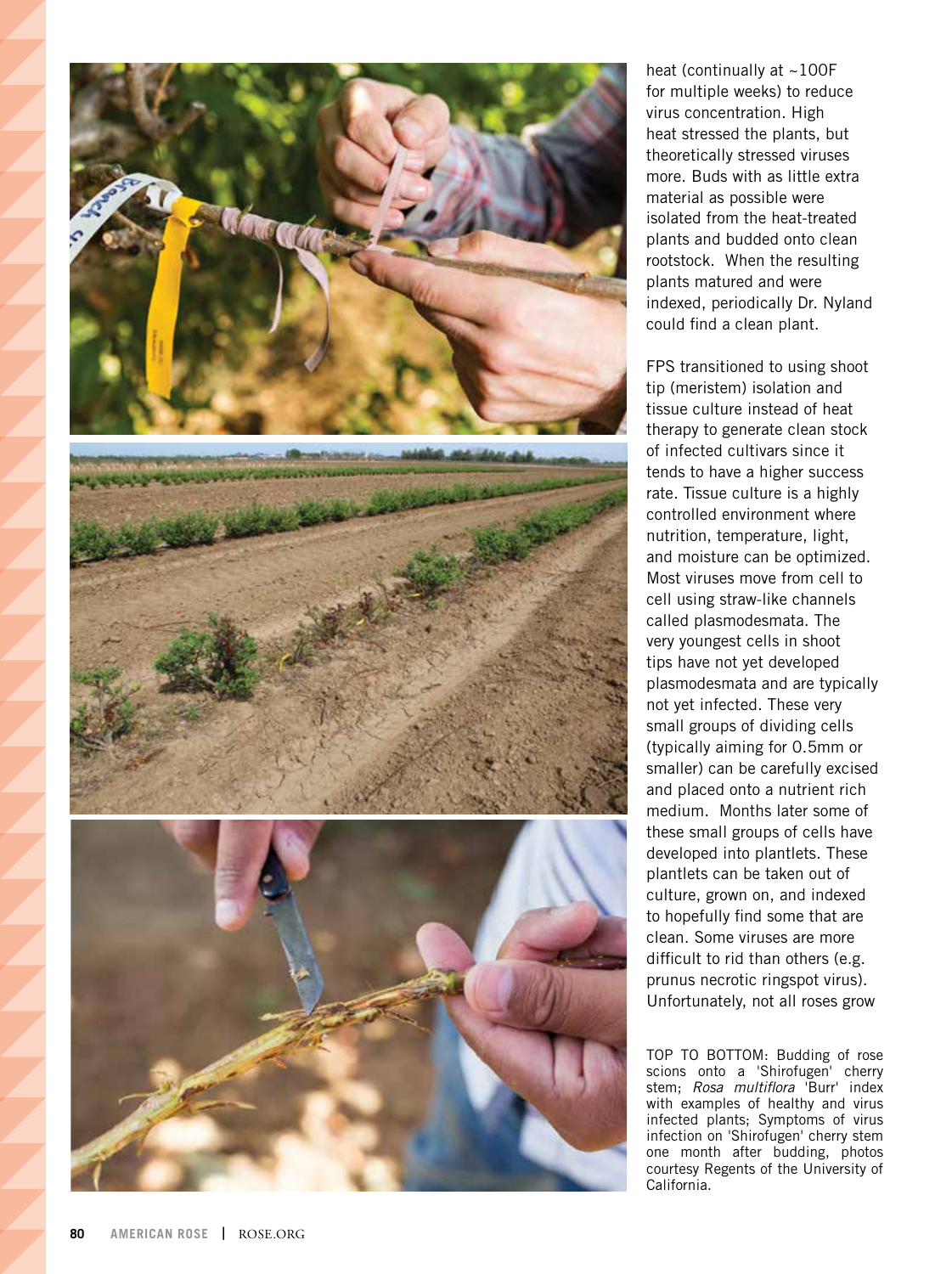well in culture and efforts to uniquely optimize the nutrient and growing conditions for finicky cultivars may be needed.

Fortunately, over the years industry members have valued the FPS clean rose program and were able to support it financially. The program has been funded not only through the sale of the modestly priced cuttings and budwood, but also by periodic donations from especially the industry-led Garden Rose Council, Inc. The size of the collection, until recently, has been limited to eight acres as that is what the Garden Rose Council, Inc. could commit to helping fund. As new roses were added to the collection, some plants of another, less popular cultivar were removed to generate space. Typically, there are between five to 20 plants of each cultivar. Once a cultivar is in the collection, the goal is to at least maintain five plants of it in case it is ever needed again.

## THE NATIONAL CLEAN PLANT NETWORK (NCPN)

The NCPN is a USDA program that began with the 2008 Farm Bill and is meant to help support clean plant centers like FPS. The mission of the NCPN is to support the security of our national agriculture. This is accomplished through supporting the generation and availability of clean propagation material along National Clean Plant Network with improved diagnostic **ROSES** tools to test for the presence of critical viruses and other systemic pathogens (i.e. the bacteria that leads to crown gall can become systemic). This is a new direction for the USDA. The USDA is known for its involvement with plant inspection and destruction of plants that are positive for problematic pests to prevent their spread. USDA inspections occur at multiple points of movement including when plants enter and leave our nation and at various points during inter- and intrastate movement.

The USDA NCPN funding is tremendously helpful for clean plant centers to continue to do their work and ensure growers can access clean propagation material of important cultivars. Investing in current clean plant centers versus the USDA starting their own, leverages and builds upon resources already in

place. Many clean plant centers (typically associated with universities) are struggling to keep their programs going. It can be hard to find stable and ongoing support from grower associations with the volatilities in the marketplace. Initially, congress appropriated \$5 million annually to the NCPN. With the very successful outcomes of the NCPN early on, the NCPN quickly garnered strong bipartisan support in congress and has since become a permanent program in the Farm Bill. The current directive is that at least \$7.5 million be allocated to the NCPN annually. Each crop approved under the NCPN umbrella has an advisory board (aka Tier 2 advisory board) made up of stakeholder representatives (e.g. industry members, pathologists, breeders, etc.) that meet regularly. At the meetings, needs and priorities are determined that help guide the proposals written that compete for a portion of the overall NCPN funding.

## NATIONAL CLEAN PLANT NETWORK-ROSES (NCPN-R)

Drs. Deborah Golino (FPS Director emeritus) and David Byrne (Texas A&M) recognized the need/opportunity for more stable funding for the FPS rose clean plant program and improving virus diagnostic efforts. They started the process in 2013 that allowed for roses to be added officially as the first (and still only) ornamental crop in the NCPN in 2015. They continue to serve as vice-chair and chair of the NCPN-R, respectively. Currently there are seven crops in the NCPN with the other six being berries,

citrus, fruit trees, grapes, hops, and sweet potatoes. Successful inclusion of roses in the NCPN was possible because of the efforts already in place at FPS to generate and house virus-indexed roses along with the strong ongoing support of the rose industry. Other clonally-propagated ornamental crops (e.g. hydrangeas, boxwood, etc.), unfortunately, don't have the same degree of industry collaboration and clean plant center resources in place. With roses included in the NCPN as of 2015, this has allowed proposals for roses specifically to be submitted each year and considered for funding. In recent years the NCPN-R has been able to routinely secure just over \$400,000 out of the overall ~\$7.5 million of NCPN annual funding.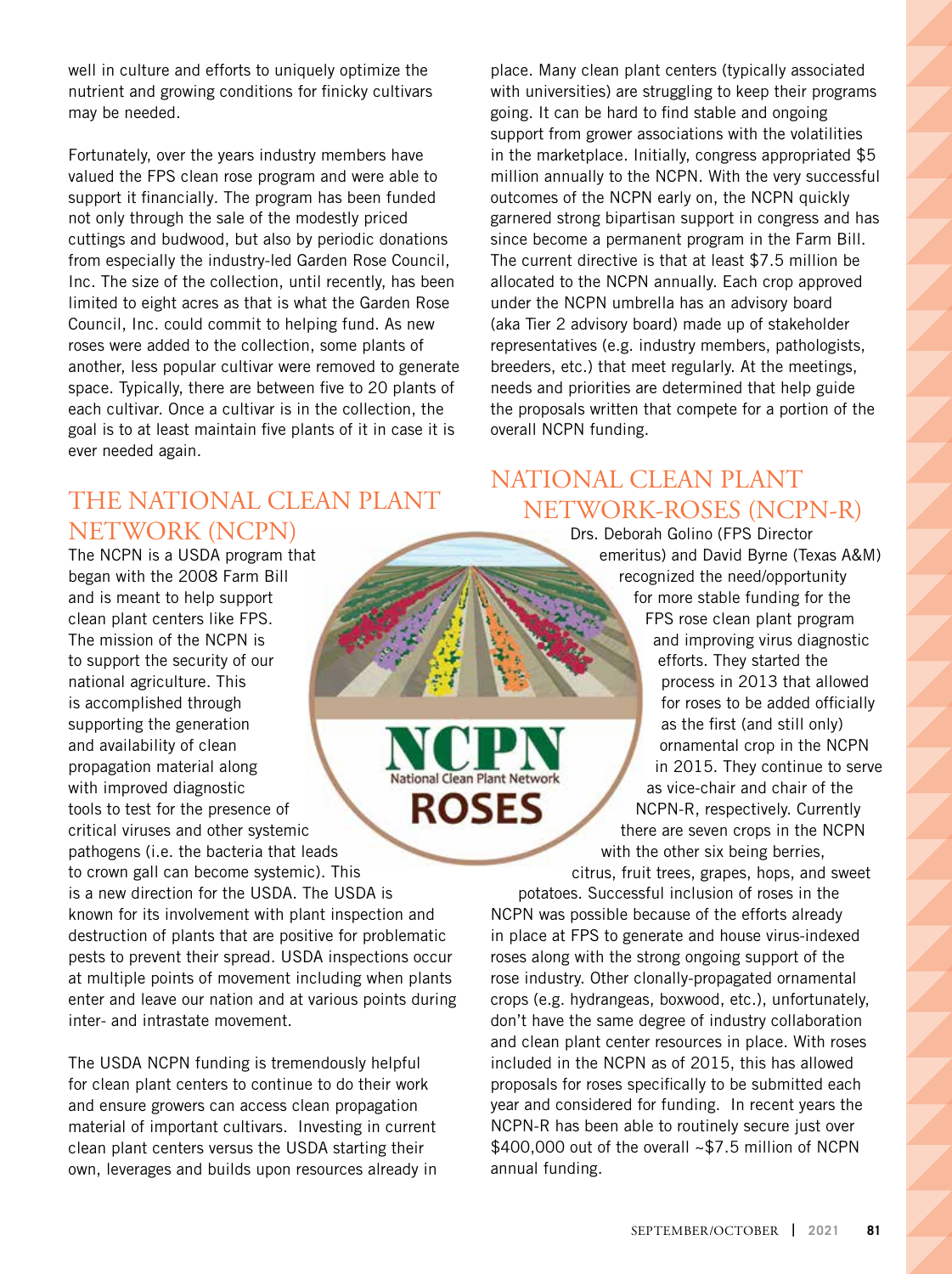

ABOVE: Drs. David Byrne and Deborah Golino, chair and vicechair of the NCPN-R, photo Regents of the University of CA.

The NCPN-R meets twice per year (Tier 2 advisory board, invited speakers, and other stakeholders)- one meeting is in person (typically in summer) and the second is held virtually in winter. The purpose of these meetings includes reviewing updates to the overall NCPN program and larger scale initiatives benefitting all the crops (e.g. educational materials, economic impact studies regarding clean plants, etc.), the priorities we set for roses, the accomplishments over the past year, and hearing presentations from experts on topics relevant to the NCPN-R (e.g. advances in virus detection techniques, rose rosette disease, etc.). The meetings are a great opportunity for rose stakeholders (e.g. industry, scientists, public garden professionals, etc.) to network and strengthen relationships.

### KEY ACCOMPLISHMENTS TO DATE

• The renovation of the clean collection of roses at FPS as recently been completed. The previous eight acre location (called the Nyland Block to honor Dr. George Nyland) and was planted in 1995. Many of the plants were over 20 years old and declining. Funding allowed for propagation of all the roses in the collection and the young plants being planted on a larger section of land (~16 acres). This new area for roses was previously planted in grapes and is called Brooks South. Brooks South still has room for the collection to grow in size.

• Many cultivars have been added to the collection over the past few years. There are now over 800 rose cultivars that have passed all the tests and are in the clean block with more part way through the testing

process. New additions include recently introduced cultivars as well as older cultivars still important to industry that weren't in the collection before this point. Many new industry members are connecting to FPS to have their roses included. More comprehensive nurseries (they sell a wide range of plants) are developing their own exclusive lines of roses (e.g. Bailey Nurseries, Spring Meadow Nursery, etc.) and are excited to have their roses included at FPS.

• In recent years there has been great advancements in virus detection. Although the NCPN does not directly fund characterization of newly identified viruses in crops, it does provide funding for technology transfer and optimization of detection of current viruses of concern. Improved detection tools are not only useful for clean plant centers, but also diagnostic clinics all over the country helping them with improved and unified protocols. Most states have plant disease clinics through their land grant university that accept and run samples for growers and homeowners for a fee. One giant leap forward in diagnostics is a technique called High Throughput Sequencing (HTS; sometimes also called Next Generation Sequencing). HTS is very powerful in that it sequences all the nucleic acid in a tissue sample (that of the plant and any pathogen that may be in the plant). Tens of millions of short sequences (aka reads) are generated from the sample. These short reads should represent all the nucleic acids present and do so multiple times. The short sequences are then assembled into longer sequences that can be used to determine what pathogens may be present. One can think of the process as a very complex puzzle. The short sequences are lined up to generate the longer sequences based on the overlapping ends. This is done using powerful computers. Many viruses have had their full genomes sequenced and their sequences are maintained in public databases. As more virus genomes are added to these databases, that will only improve what can be gleaned from HTS sequence data. HTS data is very powerful in that it should be able to detect any virus in the sample, unlike ELISA and PCR and the process of virus-indexing. Even when a specific virus' sequence isn't in a database yet, families of viruses have unique sequence patterns in areas of their genome and one can leverage that information with HTS data to begin to characterize a new virus. The challenge with using HTS for finding new viruses is that it is important next to understand the biological impact the virus may be having on the plant and if it truly is something of concern. The impact may be minimal or only significant when in the presence of other specific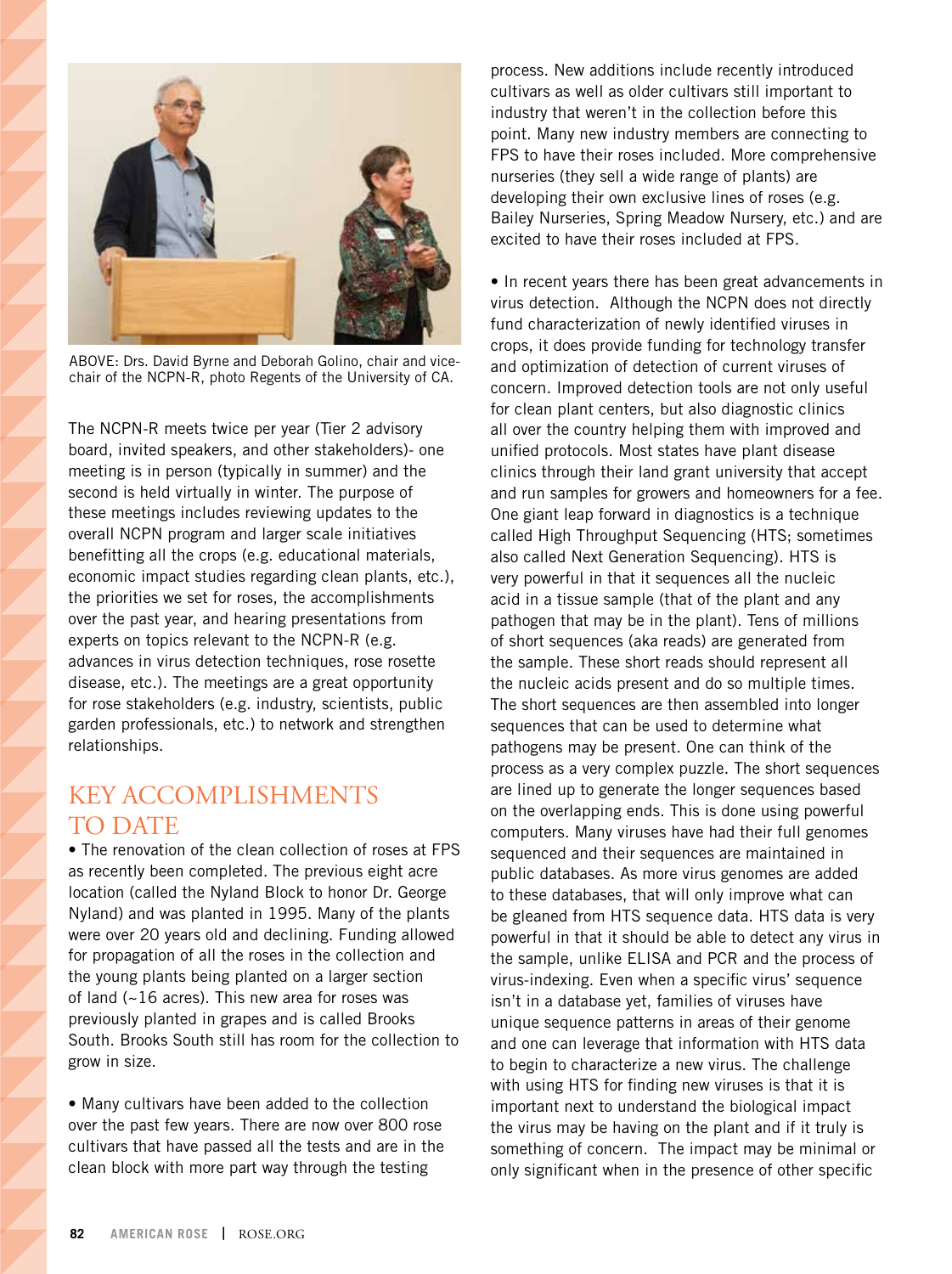viruses (mixed infections). HTS not only can help answer a lot of questions, but can lead to many more questions as well.

HTS data is able to be funded under the NCPN umbrella because it is being explored for improved detection of previously characterized viruses. Thankfully, HTS data that points to new viruses is a byproduct of the work and can be leveraged by researchers to seek other funding sources to continue to study them. If the impact of a new virus identified is determined to be significant to growers and consumers, it may someday fall under the umbrella of NCPN funding.

Recent research (supported by the NCPN) compared traditional virus detection methods (ELISA and PCR) with HTS using multiple crops in the NCPN. The same plants were tested using HTS initially and using the traditional means (ELISA and PCR) over two growing seasons at different times of each growing season. The data revealed HTS was much more sensitive than ELISA and PCR. Although a virus may be present, sometimes it can be in such low concentrations that ELISA and PCR can miss detecting it. At different times of the season and stages of growth, plants can suppress virus concentrations to a greater or lesser extent. When ELISA and PCR tests were positive for virus, HTS was positive too, but not always visa versa. The recommendation for those using conventional tests (plant disease clinics, those without access to HTS, etc.) is to test plants in spring and fall over two years to be very confident a plant is clean and one isn't getting a false negative. Right how HTS is still relatively expensive, the equipment needs careful maintenance, and analysis of the data takes specialized expertise, so most plant disease clinics do not use it. With the incredible sensitivity and relative speed of HTS (compared to the two-year period of using R. multiflora 'Burr' as a biological index), efforts are underway for HTS to be able to replace the biological tests and speed along the process of getting plants into clean collections as well as

TOP TO BOTTOM: Prepping of samples for HTS; Erin Hsu, Tissue Culture Laboratory Manager at FPS, isolating shoot tip cells, photos Regents of the University of CA.